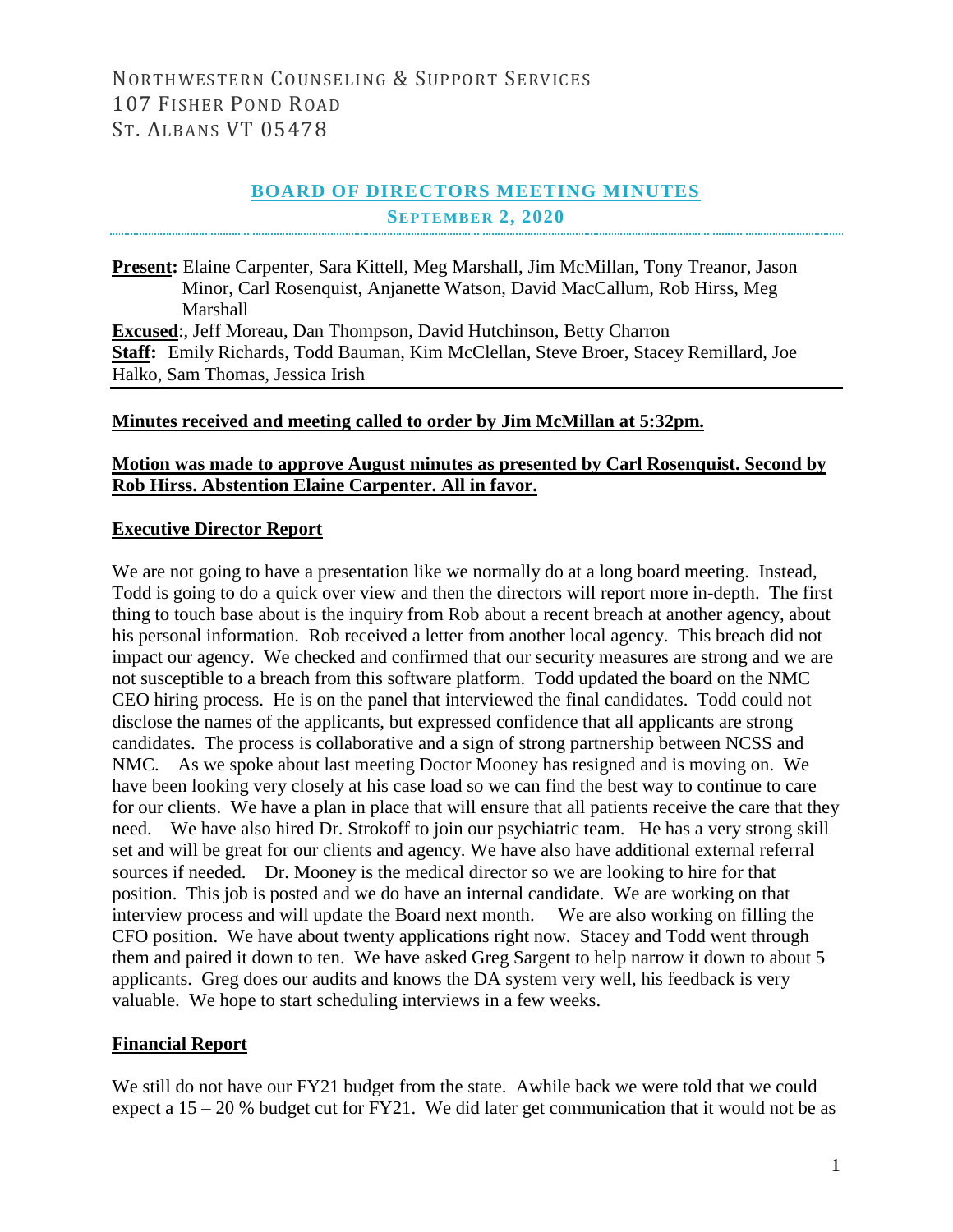bad as they had thought. Todd wanted to thank Carl for his and the committees work on this. We only have financials through May; we are hoping to close June within the next few weeks. The state has changed the way we can access revenue. This has helped us to draw down needed funds, but has also caused a delay in our ability to close our monthly financials. We are watching our financials closely. We are not out of the woods yet, and we need to be prepared for what the next months could bring as well as the next few years. We did a really good job of cutting expenses and making sure we stayed in the best place possible while our revenue was down. Once we have final numbers, we will update the board.

## **Behavioral Health**

As you all know our crisis team answers the national suicide lifeline for the state. We are expanding our hours, and anticipate they will expand again in the spring. We have been invited to talk to them in September; they are impressed with our service. We have taken part in two different suicide prevention symposiums. The integrated health team is doing the access TV show with Joe around their efforts in addressing suicide prevention in the primary and specialty care settings. We have a cross division collaboration presentation that we all have come together to update and modify to be about a 45 minute presentation. If it a presentation about who we are and what we do. We are giving this presentation to NMC next week. Todd was thinking that it would be the board presentation at the January meeting. We have a lot of trainings on the books; we will be conducting a MHFA in October with the border patrol. We have a few UMatter trainings coming up. We have been working closely with the emergency shelters, and have just provided a MHFA training for all their staff as well as the staff of Laurie's House, which is the region's domestic violence services. Franklin County Sheriff's Department has reached out wanting some training, we are working with them to see how we can make that happen.

The Question was asked – Woodside is planning on closing as of October  $1<sup>st</sup>$  and are planning on paying a contractor to provide services when needed, what is our thought around this? We had a program that was called High Fidelity Wrap; this program served 2 children were from our catchment area that were placed at Woodside. The state cut this program which resulted in a more kids requiring a Woodside placement. We really feel like the care for most of these kids should be in their own community. We have a meeting with DCF next week to talk about handle the crisis support because they are so over whelmed. If they are going to close they should reallocate those funds back into the DA's so we can provide the services these kids need. There are gaps in the residential supports for all the divisions. Comment from the board – Thank you for being so involved the training schedule is impressive.

### **Developmental Services**

It has been a month since Sam has been in the positions and she wanted to thank Kathy who has been a tremendous help during this transition. They staff have been a wonderful help as well. We have a lot of clients returning to service which is wonderful, in the board report Sam said we had 118 individuals we are now at about 130 individuals who are receiving services. We are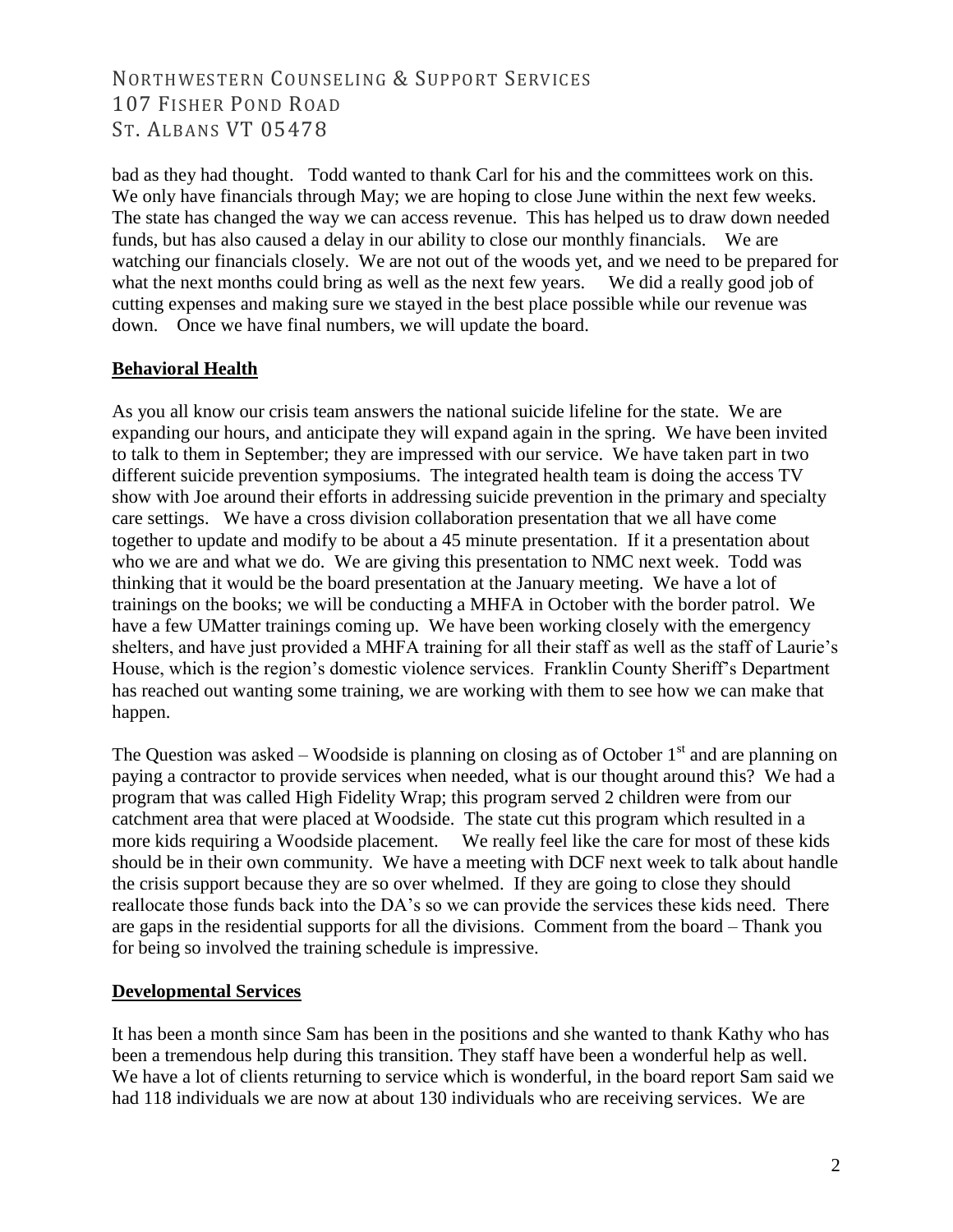slowly recalling staff in the most effective way we can. Heather Hubbard has been key in this process. We have clients who are retuning back to work. These clients' employers held their jobs for them, this just goes to show the value these individuals are providing our community and the great work our employment team does. We have starting working on the home inspections again, we have 110 contracted homes and it is part of our job to make sure that are clients are safe. All our AOL programing was suspended due to COVID. Our staff are trying to work on ways to get some of that programing back up and running in a safe way. One of the problems around this is the space we would need to be able to do it safely. Claire Thompson is working with our community to see if we can fine space to run a few different programs. The week of September  $13<sup>th</sup>$  is direct service staff week. Sam has been told that we normally go all out for this, food and celebrations all week. We however cannot do that now, so the leadership is working on how we can celebrate our direct staff this year. If you happen to see them around that week, please say thank you! The difficulty of care payments have been the most challenging thing this past month. The state has said that since folks cannot be out in the community it provides a difficulty of care for unpaid family members and shared living providers. The state was coming up with a plan to have a stipend given to those who can show a difficulty of care. They first plan was the stipend to come from unused agency managed funds. The DS directors across the state came together and said they will not work, so DAIL came back and are working on a way to give those stipends without the agencies having to use agency managed funds. We have our DS quality care review coming up this month. Heather Hubbard has been amazing in the prep for this, as well as Kim and her team. They will review about 38 client records and then interview a few clients if it can happen in a safe way. On October  $16<sup>th</sup>$  we will have a debriefing to get the results of the review.

## **Children Youth and Family**

Our Children's Division has been working closely with our school partners to get ready for the new year. Danielle wanted to first and for most say how proud she is of her staff. With the regulations put forth from the state and AOE we have had to get very creative on how we would hold summer programs. We had four different programs that were very successful. Parents were commenting that these were the best summer programs that their kids have taken part in. We worked very hard to follow guidelines and reducing exposure and the spread. We have been working with AOE, the state and school districts since school was let out in March. It has been a good process and our staff have been wonderful advocates for our clients and their families. We are currently working on meetings with AOE to work out the details of the schools contractual structure. Soar is currently serving 72 kids, five days a week. Our CAT and Autism program enrollment is up slightly and the School Based Services are about the same. Soar has been open for two weeks now and things are going really well. Today we started the Chittenden county EI programing. This will be about 280 clients from the Chittenden county area. Amy Johnson and her team have done a fantastic job getting this up and running. We have a very strong and successfully EI program, so we are mirror our process and procedures for the Chittenden county program. We had a major win for our families that we serve as well as our staff, the ban of a four hour max of daycare a day for kids who are doing the hybrid learning model was lifted.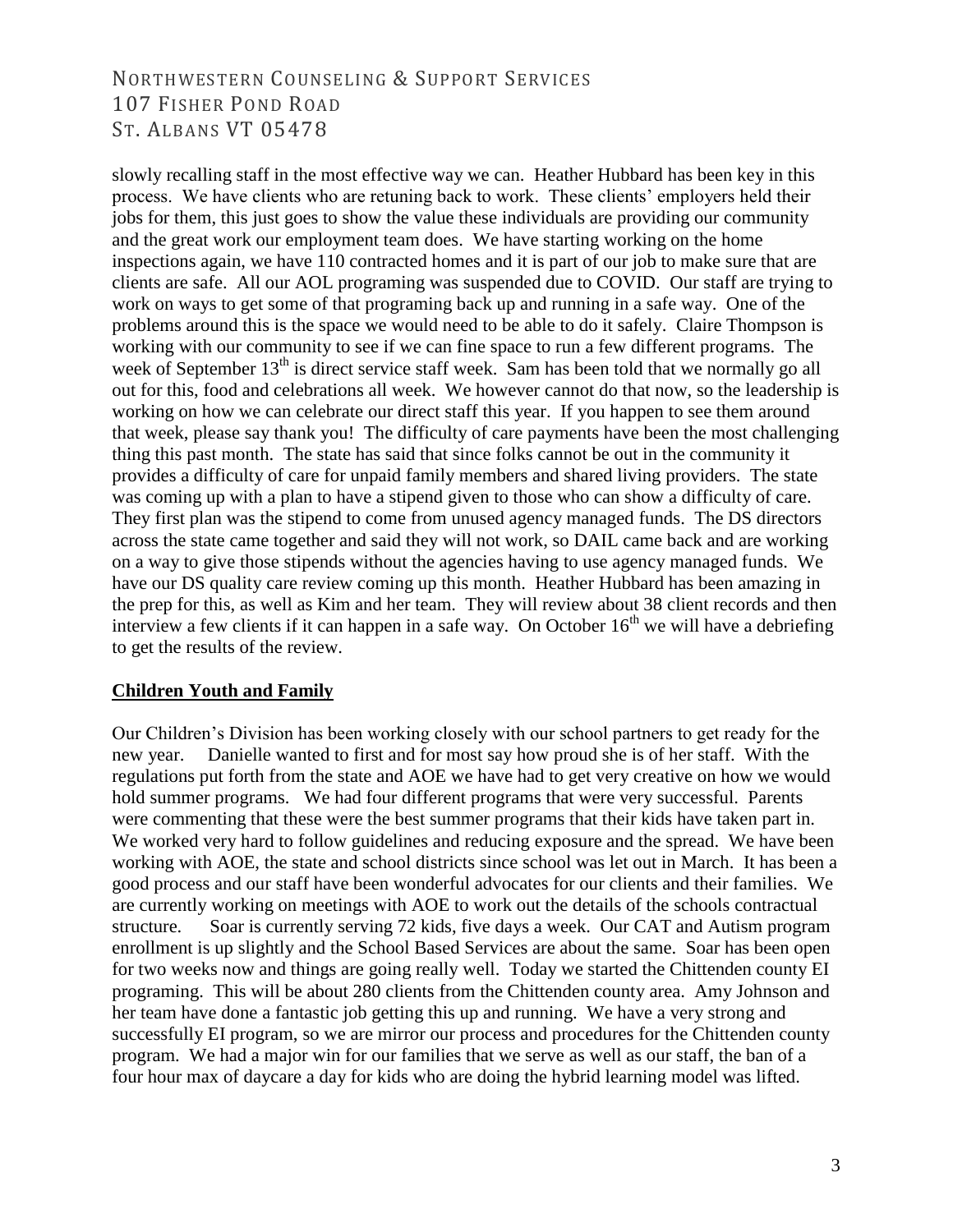This means if a kiddo is only physically in school Thursday and Friday they can go to daycare fulltime on Monday, Tuesday and Wednesday.

The question was asked – What is the long term plan of the oversite and management of the new EI program? We will have two team leaders and a service coordinator who will help manage the team. And as we said our current EI program has been very successful and we will run this one the same way. The question was asked – What is the plan with Walter? He is currently in training and has more to do before he is certified for anything. Matt Hogan has been working on plans for him and doing a great job; he is hoping that he can be used in schools, individual settings, trauma situations and so much more. The question was asked – Does the contract for the Chittenden County EI program have a time line? And if we are hiring people what will it look like for those folks if the program goes away? We have a really good relationship with the Howard Center and we feel very confident that we are going to continue to hold this contract. We have great results with the way we run our current program and we hope to expand this success into the Chittenden County Program The question was asked – Are all students on site at once at Soar? We do have a few students that are fully remote but for the most part yes they are all on site. We do have the elementary students starting and ending a bit earlier than the high school students to help with transportation.

## **Community Relations**

As most of you know we had to cancel the community partner classic but we have been lucky enough to have some of our sponsors who still want to support our work. There has been a lot of talk around the state about embedded staff into law enforcement. Our programs have been in the spot light and how well they are doing. We share our store and Cooper with WCAX. We were also quoted in an article that was in 7days, there is thought across the state around modeling our plan with Cooper and the state police. We are working really hard on Stigma in these uncertain times. We know our services are going to be needed so much more as we come out of this pandemic. In August we re-ran the vaping episode of our TV show. We did this because it is being proven that people that vape are more likely to get COVID. September's episode will be focused on suicide prevention awareness and what our integrated health team is doing among the offices they are working in. We are launching a state wide plan that will included news and print with VCP. We will talk about how the services we offer can be accessed anywhere in the state. NCSS's segment will talk about how suicide does not discriminate. John Holzsheiter and Lance Metayer will be part of our segment. The Afterglow event has been canceled, but the family has decided to open up the store and all profit from this will come to NCSS. There is a new anti-racism task force as part of VCP. We are trying to promote that no matter where people come from or who they are they have access to services. The first piece of this will be a viewing of the documentary 13.

## **Human Resources**

We are steadily calling people back to work which is great! We do still have a handful of folks who are out. We are being super diligent and making sure we are making strong decisions with